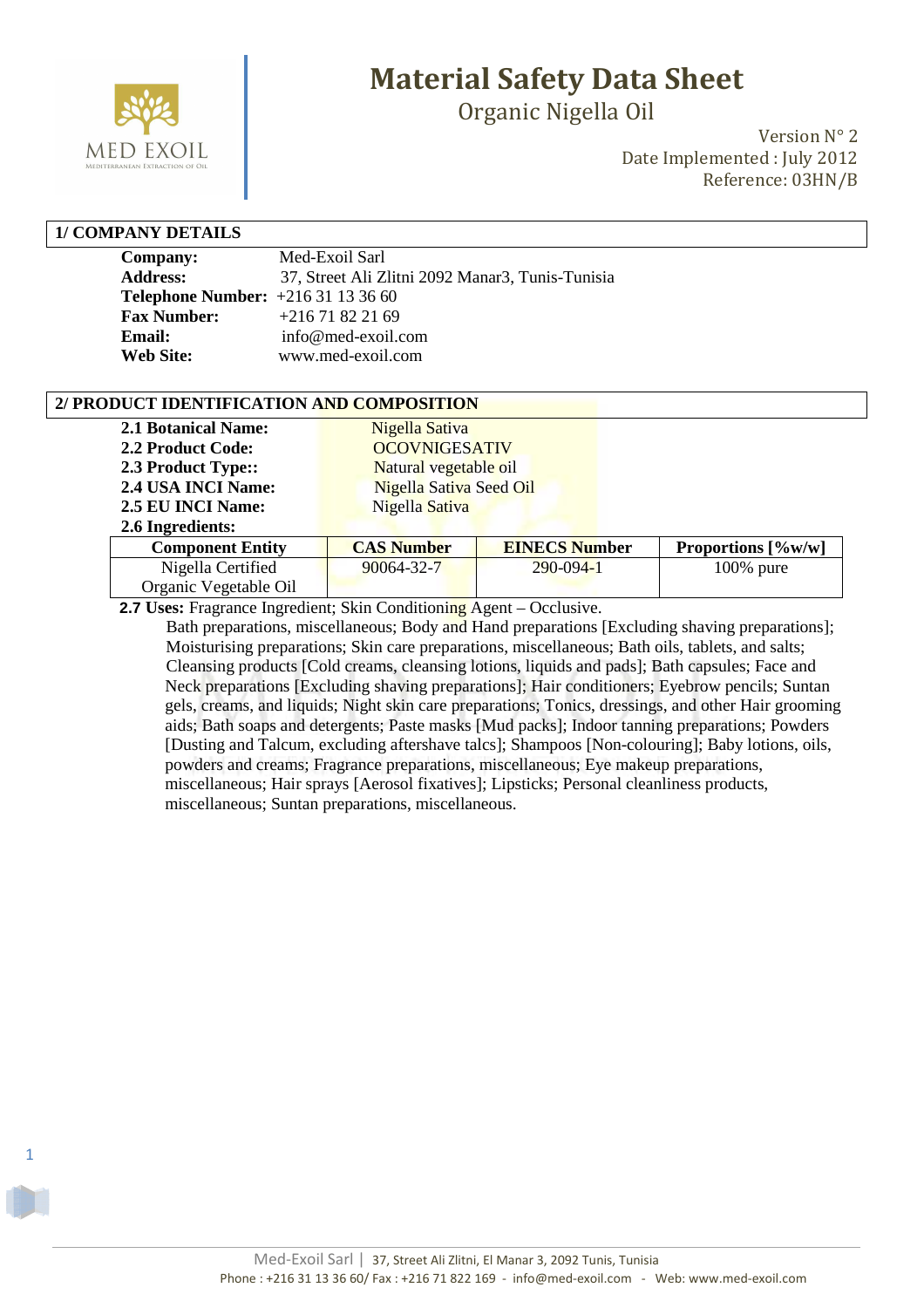

Organic Nigella Oil

Version N° 2 Date Implemented : July 2012 Reference: 03HN/B

#### **3/ HAZARD IDENTIFICATION**

| 3.1 Physical - Chemical Hazards   |                                                                                                                                                    |
|-----------------------------------|----------------------------------------------------------------------------------------------------------------------------------------------------|
| <b>Explosion:</b>                 | None identified.                                                                                                                                   |
| <b>Flammable:</b>                 | Combustible liquid produces oxides of carbon when burning.                                                                                         |
| Oxidizing:                        | Not applicable.                                                                                                                                    |
| <b>Toxic:</b>                     | None identified.                                                                                                                                   |
| <b>Radioactive:</b>               | Not applicable.                                                                                                                                    |
| <b>Corrosive:</b>                 | None identified.                                                                                                                                   |
| <b>Miscellaneous:</b>             | None identified.                                                                                                                                   |
| <b>3.2 Environmental Hazards:</b> | None identified.                                                                                                                                   |
| 3.3 Health Hazards                |                                                                                                                                                    |
|                                   | <b>Acute Effects: Swallowed: Non-toxic, However excessive ingestion of liquid can</b><br>cause                                                     |
|                                   | gastric distress and mild diarrhea.                                                                                                                |
| Eye:                              | May cause mild irritation.                                                                                                                         |
| Skin:                             | None established.                                                                                                                                  |
| <b>Inhalation:</b>                | May be harmful.                                                                                                                                    |
| <b>Chronic Effects:</b>           | None established.                                                                                                                                  |
| <b>Mutagenic Effects:</b>         | None established.                                                                                                                                  |
| <b>Reproductive Effects:</b>      | None established.                                                                                                                                  |
| <b>Carcinogenic Effects:</b>      | None established.                                                                                                                                  |
| <b>Sensitisation:</b>             | None established.                                                                                                                                  |
| <b>Infectious:</b>                | None established.                                                                                                                                  |
| <b>Other Effects:</b>             | Combustion Products are harmful if inhaled and can irritate the<br>eyes & respiratory system. Contact with heated material may<br>result in burns. |

#### **4/ FIRST AID 4.1 Eye Contact:** Flush immediately with clean water for at least 15 minutes. Ensure irrigation under eyelids. Do not try to remove contact lenses unless trained. Contact a physician as necessary. **4.2 Skin Contact:** Remove any contaminated clothing and footwear. Clean before re-use. Wash affected areas thoroughly with soap and water for at least 15 minutes. Contact a physician as necessary. **4.3 Inhalation:** Remove from the exposure to fresh air. If breathing has stopped, administer artificial respiration and oxygen if available. Contact a physician as necessary. **4.4 Ingestion:** Do Not induce vomiting. Wash out mouth with water and give water slowly to dilute [as much as casualty can comfortably drink] provided person is conscious. Never give liquid to a person showing signs of being sleepy or with reduced awareness; i.e. becoming unconsciousness. Contact a physician or local poison control centre immediately. If vomiting occurs, lean patient forward or place on left side [head-down position, if possible] to maintain open airway and prevent aspiration. **4.5 Burns:** Quickly immerse affected area in cold water for at least 20 minutes. Contact a physician immediately. Bandage lightly with a sterile dressing. Treat for shock if required. Lay patient down. Keep warm and rested. Transport to hospital, or doctor. **4.6 Advice to Doctor:** Treat symptomatically. Note the nature of this product.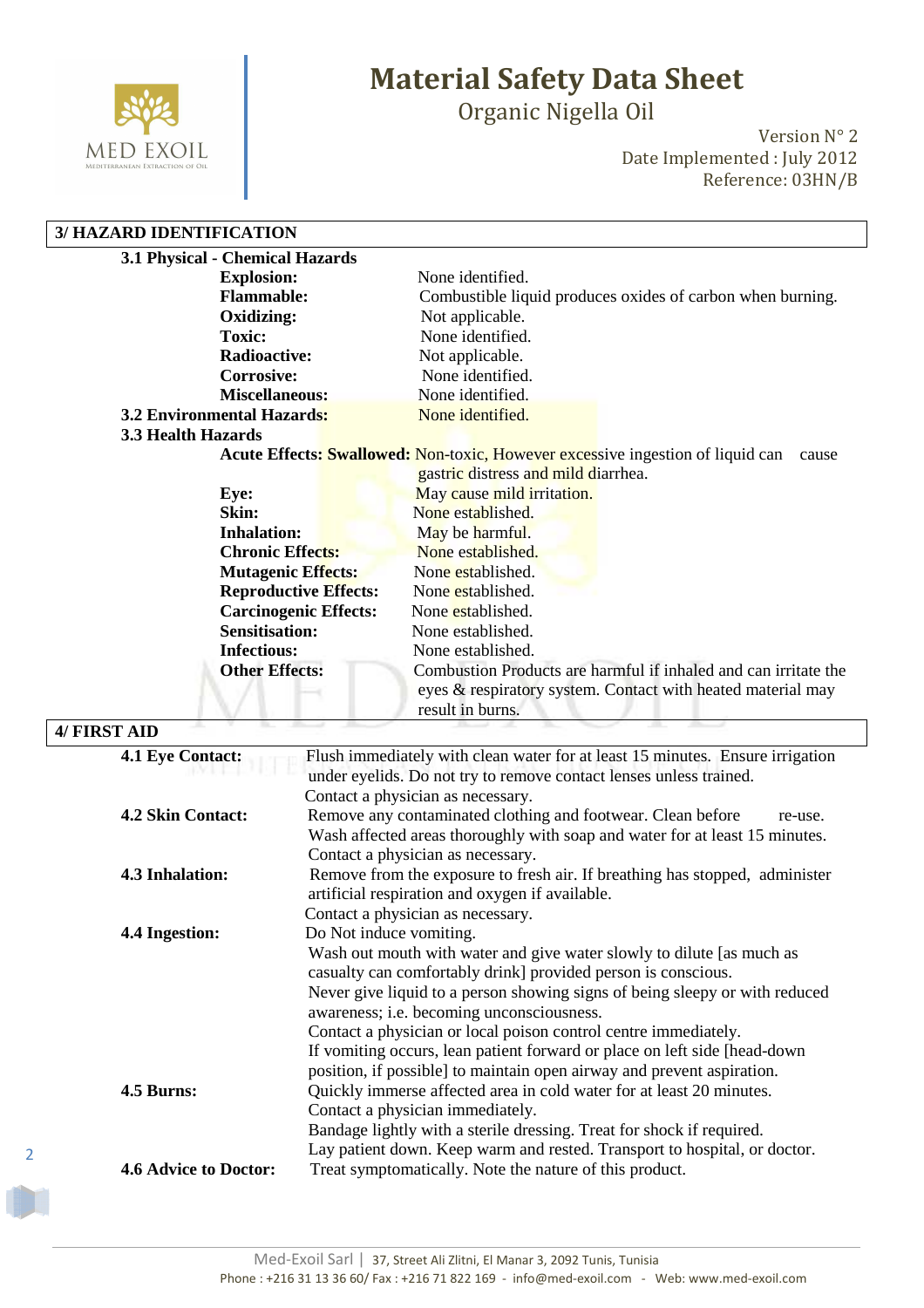

3

# **Material Safety Data Sheet**

Organic Nigella Oil

Version N° 2 Date Implemented : July 2012 Reference: 03HN/B

| <b>5/ FIRE FIGHTING MEASURES</b>                   |                                                                          |  |
|----------------------------------------------------|--------------------------------------------------------------------------|--|
| <b>5.1 Extinguishing Media:</b>                    | Carbon Dioxide; Dry Chemical; Universal-Type Foam.                       |  |
|                                                    | 5.2 Unsuitable Extinguishing Media: Water Spray; Others not established. |  |
| 5.3 Unusual Firefighting Hazards: None identified. |                                                                          |  |
| <b>5.4 Special Procedures:</b>                     | Determine the need to evacuate or isolate the area according to your     |  |
|                                                    | local emergency plan.                                                    |  |
| <b>5.5 Protective Equipment:</b>                   | Self-contained breathing apparatus and protective clothing should be     |  |
|                                                    | worn when fighting fires involving essential oils or chemicals.          |  |
| <b>5.6 Combustion Products:</b>                    | Oxides of carbon.                                                        |  |
| <b>5.7 Contact Point:</b>                          | Dial 198E mergency in case of fire [In Tunisia] or Local Emergency       |  |
|                                                    | <b>Authority [Out of Tunisia].</b>                                       |  |

|  | 6/ ACCIDENTAL RELEASE MEASURES |
|--|--------------------------------|
|--|--------------------------------|

| <b>6.1 Personal Precautions:</b>      | Use of self-contained breathing apparatus is recommended for any                                                                        |  |  |
|---------------------------------------|-----------------------------------------------------------------------------------------------------------------------------------------|--|--|
|                                       | major chemical spill. Refer also to section 8.                                                                                          |  |  |
| <b>6.2 Safety Precautions:</b>        | Eliminate ALL ignition sources. Ventilate area. Determine the need to                                                                   |  |  |
|                                       | evacuate or isolate the area according to your local emergency plan;                                                                    |  |  |
| <b>6.3 Environmental Precautions:</b> | Keep away from drains, surface and ground water.                                                                                        |  |  |
|                                       | Report spills to appropriate Authorities if required.                                                                                   |  |  |
| <b>6.4 Methods For Cleaning Up:</b>   | Contain spill and recover free product. Absorb remainder on<br>vermiculite or other suitable absorbent material. Wipe small spills with |  |  |
|                                       | cloth. Clean with hot water and detergent. Refer also to Section 13. for                                                                |  |  |
|                                       | disposal procedures.                                                                                                                    |  |  |
|                                       |                                                                                                                                         |  |  |

| 7/ SAFE HANDLING AND STORAGE INFORMATION              |                                                                         |  |
|-------------------------------------------------------|-------------------------------------------------------------------------|--|
| 7.1 Handling:                                         | Avoid inhalation and contact with skin and eyes. Good personal          |  |
|                                                       | hygiene practices should be used. Wash after any contact, before breaks |  |
|                                                       | and meals, and at the end of the work period. Contaminated clothing     |  |
|                                                       | and shoes should be cleaned before re-use.                              |  |
| 7.2 Storage:                                          | Not a hazardous material. Not a Scheduled Poison.                       |  |
|                                                       | Containers should be kept closed in order to minimise contamination.    |  |
|                                                       | Store in a cool, dry, well ventilated place protected from light.       |  |
|                                                       | Refrigeration storage recommended.                                      |  |
|                                                       | Keep from extreme heat and away from ALL sources of ignition.           |  |
| 7.3 Unsuitable Packaging Materials: None established. |                                                                         |  |
| <b>7.4 Special Procedures:</b>                        | None established.                                                       |  |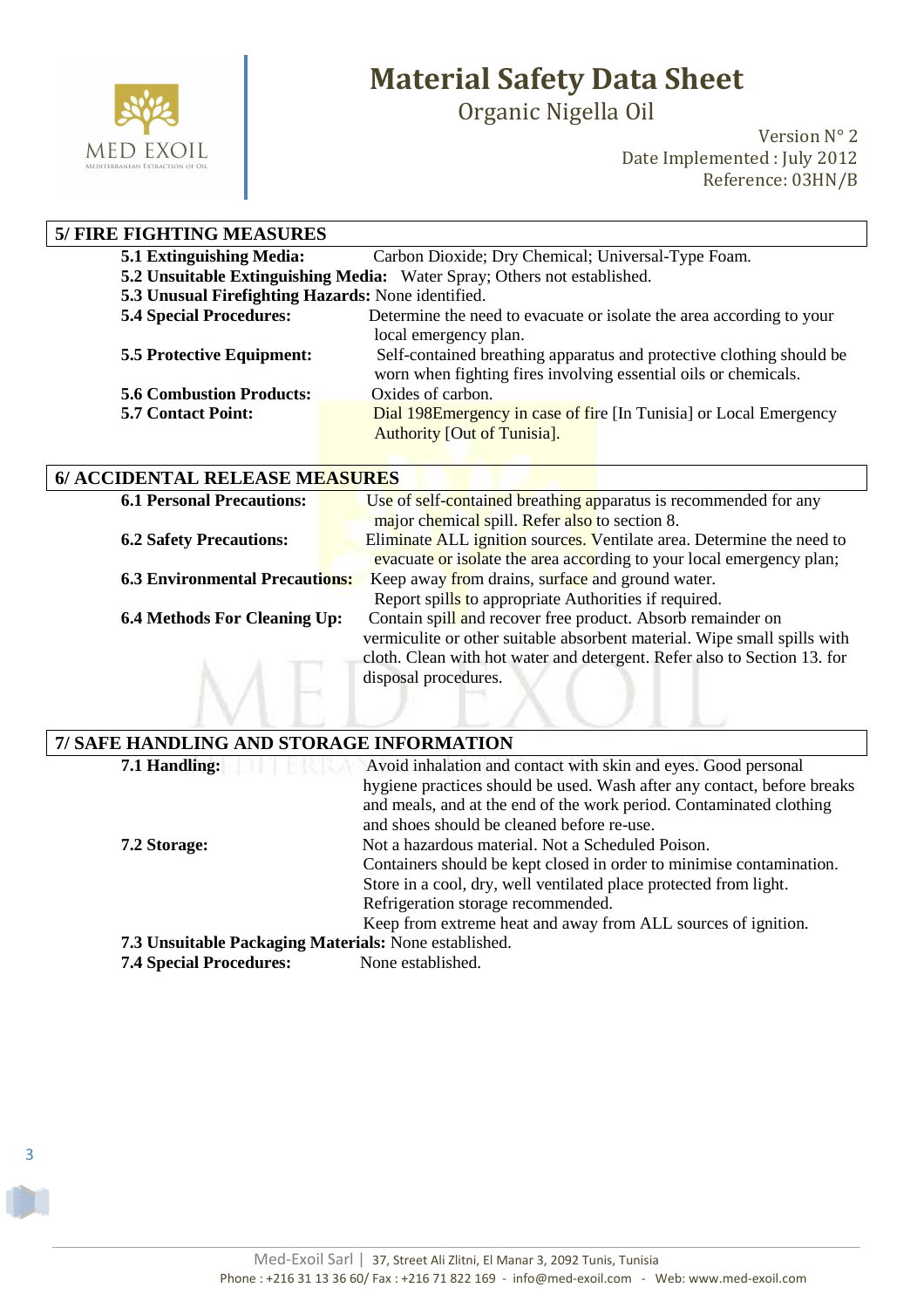

Organic Nigella Oil

Version N° 2 Date Implemented : July 2012 Reference: 03HN/B

### **8/ EXPOSURE CONTROLS AND PERSONAL PROTECTION**

| <b>8.1 Respiratory Protection:</b>                  | None generally required. Use NIOSH approved respirator in confined    |  |
|-----------------------------------------------------|-----------------------------------------------------------------------|--|
|                                                     | areas or if ventilation is inadequate.                                |  |
| <b>8.2 Ventilation Protection:</b>                  | Ensure adequate ventilation to keep exposure levels to a minimum.     |  |
|                                                     | General exhaust is recommended.                                       |  |
| <b>8.3 Eye Protection:</b>                          | Using goggles or face shield is recommended.                          |  |
| <b>8.4 Protective Gloves:</b>                       | Using chemical resistant gloves is recommended.                       |  |
| <b>8.5 Protective Clothing:</b>                     | Using chemical resistant clothing is recommended.                     |  |
| <b>8.6 Protective Equipment:</b>                    | An eyewash fountain and / or safety shower should be available in the |  |
|                                                     | work area.                                                            |  |
| 8.7 Special Engineering Controls: None established. |                                                                       |  |
| <b>8.8 Note:</b>                                    | These precautions are for room temperature handling. Use at elevate   |  |
|                                                     | temperature or aerosol / spray applications may require additional    |  |
|                                                     | precautions                                                           |  |
| 9/ STABILITY AND REACTIVITY                         |                                                                       |  |

| 9.1 Stability:                                | Chemically stable, non hazardous material.                                                   |  |
|-----------------------------------------------|----------------------------------------------------------------------------------------------|--|
|                                               | This material presents no significant reactivity hazard.                                     |  |
| 9.2 Conditions to Avoid:                      | None established.                                                                            |  |
| 9.3 Materials to Avoid:                       | Strong acids, strong alkalis and oxidizing agents.                                           |  |
| 9.4 Flammability:                             | Combustible liquid.                                                                          |  |
| 9.5 Hazardous Polymerization: Will not occur. |                                                                                              |  |
|                                               | 9.6 Hazardous Combustion or Decomposition Products: Carbon monoxide and unidentified organic |  |

compounds may be formed during combustion.

#### **10/ TOXICOLOGICAL INFORMATION**

| <b>10.1 Acute Toxicity</b>        |                                             |
|-----------------------------------|---------------------------------------------|
| $LD50$ [Oral]:                    | Not tested on animals $-$ So not available. |
| LD50 [Dermal]:                    | Not tested on animals – So not available.   |
| LC50 [Inhalation]:                | Not tested on animals – So not available.   |
| <b>10.2 Exposure Limits</b>       |                                             |
| <b>OSHA TWA:</b>                  | None established.                           |
| <b>OSHA STEL:</b>                 | None established.                           |
| <b>ACGIH TWA:</b>                 | None established.                           |
| <b>ACGIH STEL:</b>                | None established.                           |
| <b>NOHSC TWA:</b>                 | None established                            |
| <b>NOHSC STEL:</b>                | None established.                           |
| <b>10.3 Short Term Toxicity:</b>  | None established.                           |
| <b>10.4 Long Term Toxicity:</b>   | None established.                           |
| <b>10.5 Human Exposure Tests:</b> | None established.                           |

#### **11/ ECOLOGICAL INFORMATION**

4

| 11.1 Eco-toxicity:                                | None established. Avoid pollution to soil, rivers and the ocean.                              |
|---------------------------------------------------|-----------------------------------------------------------------------------------------------|
| 11.2 Mobility:                                    | Low mobility in the soil.                                                                     |
|                                                   | <b>11.3 Persistence &amp; Degradability:</b> Low persistence level and readily biodegradable. |
| 11.4 Bio-accumlative Potential: None established. |                                                                                               |
| 11.5 Other Adverse Effects:                       | None established.                                                                             |
|                                                   |                                                                                               |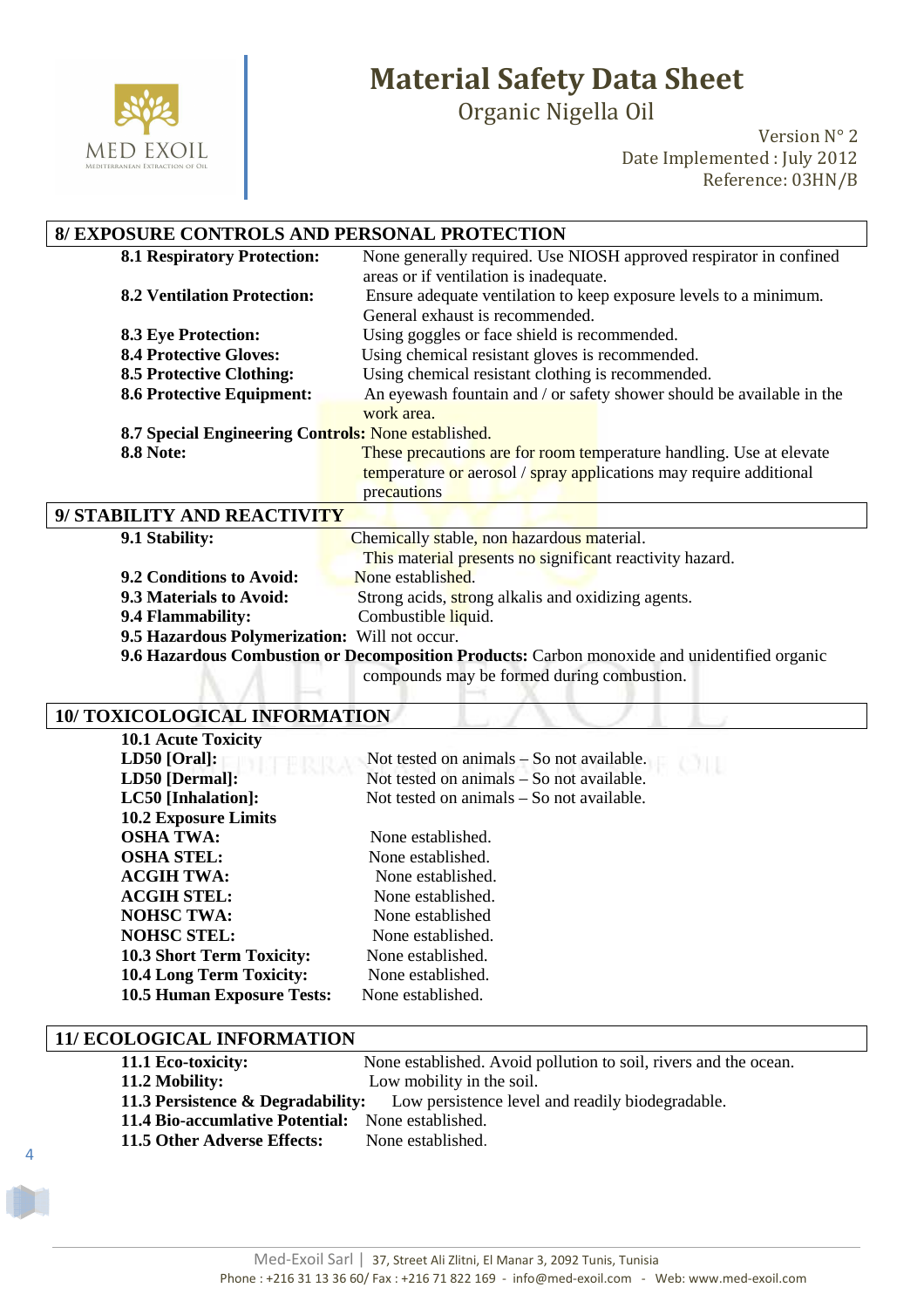

Organic Nigella Oil

Version N° 2 Date Implemented : July 2012 Reference: 03HN/B

| <b>12/ DISPOSAL CONSIDERATION</b>   |                                                                            |
|-------------------------------------|----------------------------------------------------------------------------|
| 12.1 Waste Material:                | Place material and / or absorbent into sealed containers and dispose of    |
|                                     | in accordance with current applicable laws and regulations.                |
|                                     | Refer to local Authority advice.                                           |
| <b>12.2 Contaminated Packaging:</b> | Dispose of in accordance with current applicable laws and regulations.     |
|                                     | Refer to local Authority advice.                                           |
| <b>12.3 Note:</b>                   | Empty containers can have residues, gases and mists.                       |
|                                     | Use the proper Waste Disposal Methods & Procedures for Empties as<br>well. |
|                                     |                                                                            |
| <b>13/ TRANSPORT INFORMATION</b>    |                                                                            |
| 13.1 Transportation:                | Not Dangerous Goods according to criteria of the Dangerous Goods           |
|                                     | Code for Transport by Road and Rail. No special transport required.        |
|                                     | Not to be transported with Classes 1 [Explosives], 2.1 [Flammable]         |
|                                     | Gases] [nb this applies only when in bulk], 2.3 [Poisonous Gases], 4.2     |
|                                     | [Spontaneously Combustible Substances], 5.1 [Oxidising Agents], 5.2        |
|                                     | [Organic Peroxides], 7 [Radioactive Substances].                           |
| <b>13.2 Proper Shipping Name:</b>   | Not Regulated.                                                             |
| 13.3 UN Number:                     | Not allocated.                                                             |
| <b>13.4 Packaging Group:</b>        | Not allocated.                                                             |
| 13.5 DG Class:                      | Not allocated.                                                             |
| <b>13.6 Poison Schedule:</b>        | Not Scheduled.                                                             |
| 13.7 Hazchem Code:                  | Not allocated                                                              |
| $\frac{1}{2}$                       |                                                                            |

#### **14/ REGULATORY INFORMATION**

| 14.1 Risk Symbols:               | Not allocated.                    |
|----------------------------------|-----------------------------------|
| <b>14.2 Risk Phrases:</b>        | Not allocated.<br>TRACTION OF OIL |
| <b>14.3 Safety Phrases:</b>      | Not allocated.                    |
| <b>14.4 Warning Statements:</b>  | Not allocated.                    |
| <b>14.5 Safety Directions:</b>   | Not allocated.                    |
| <b>14.6 Standard Statements:</b> | Not allocated                     |
|                                  |                                   |

#### **15/ ADDITIONAL INFORMATION**

#### **15.1 ORGANIC / GMO DECLARATION**

The Nigella Certified Organic Vegetable Oil is obtained from the seeds of the Nigella tree variety *Nigella Sativa*, by the process of cold pressing.

It is exclusively gained from non-GMO organically grown Nigella Seeds trees and is free of any GMO-Fragments.

It is grown, harvested and processed within the strict principles of creating animal free products.

It is grown, harvest and processed within the strict principles of creating organic materials.

It conforms to the specifications of GMO Free, Certified Organic Nigella Seeds Vegetable Oil.

It contains No Animal Products.

5

#### **15.2 QUALITY DECLARATION**

At Med-Exoil we firmly believe that Quality Control is of the utmost importance and it is imperative that the most meticulous tests are carried out for every product in our range.

Uncompromising quality is a responsibility, which we take seriously.

The most rigorous processes are implemented to determine the purity and potency of sourced oils & raw materials.

By maintaining this intense level of Quality Control and Developing New Methods & Techniques, Med-Exoil can ensure Superior Quality Products.